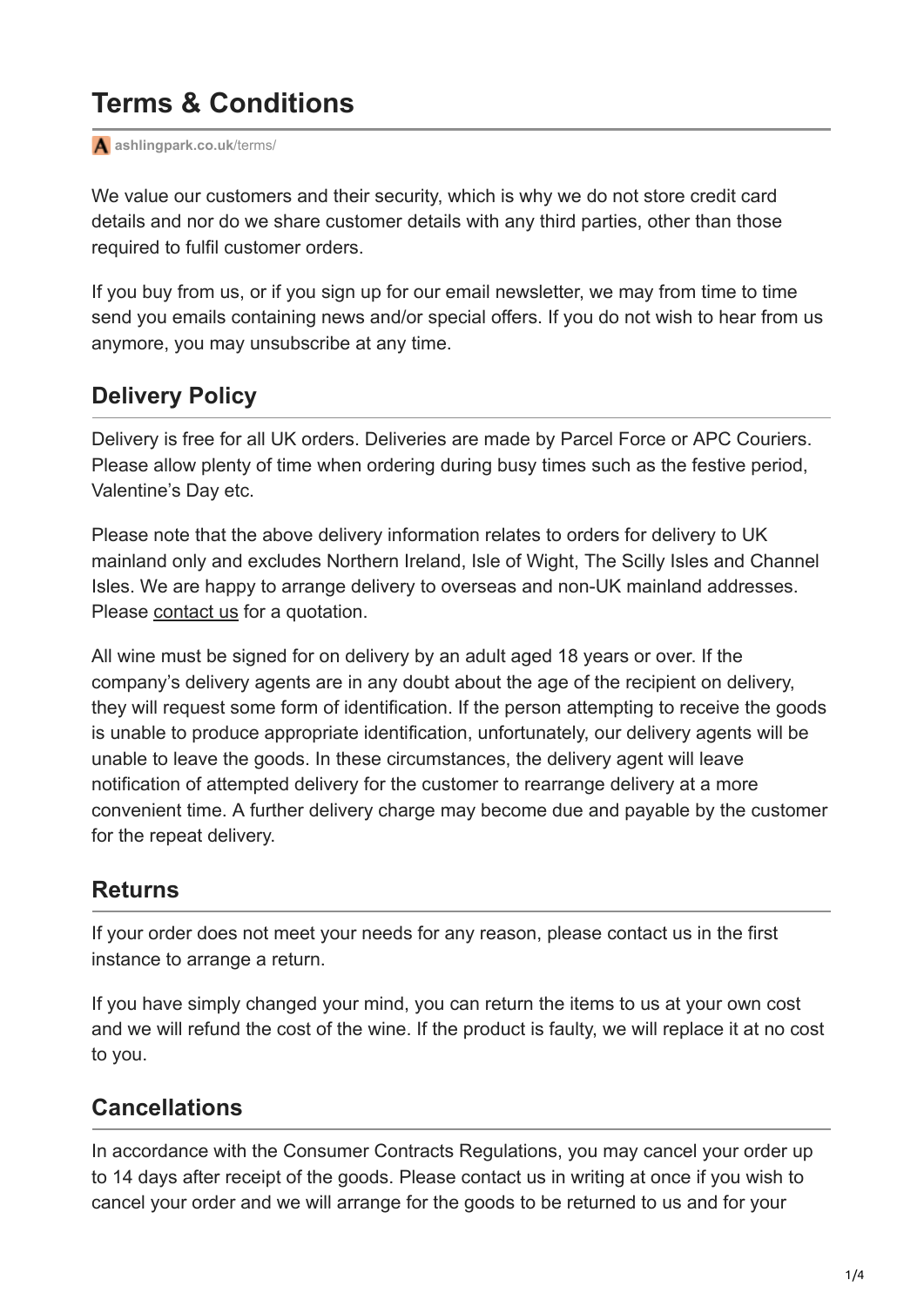payment card to be refunded.

#### **Age Restrictions**

It is illegal to sell wine to anyone who is under 18 years old. For this reason, the company reserves the right to refuse to accept an order. Furthermore, the company will not permit any order to be transferred from the original customer to another person in order to avoid the age restrictions that it must comply with. By placing an order the customer is confirming they are at least 18 years old.

All wine must be signed for on delivery by an adult aged 18 years or over. If the company's delivery agents are in any doubt about the age of the recipient on delivery, they will request some form of identification. If the person attempting to receive the goods is unable to produce appropriate identification, unfortunately, our delivery agents will be unable to leave the goods. In these circumstances, the delivery agent will leave notification of attempted delivery for the customer to rearrange delivery at a more convenient time. A further delivery charge may become due and payable by the customer for the repeat delivery.

#### **Promotions & Coupons**

We reserve the right to limit the number of bottles purchased and to terminate promotions/offers at our discretion.

# **Legal Entity**

Ashling Park and Ashling Park Estate are trading styles of Ashling Park Estate Limited.

## **LODGE BOOKINGS**

1. A contract between you and the owner will come into existence when payment is received and a booking confirmation is issued showing the confirmed booking dates. The contract binds you and all the members of your party. It is your responsibility to ensure that all members of your party accept the terms of the contract set out in these terms & conditions of booking. Failure to disclose all relevant information or comply with these terms may lead to termination of the contract& loss of the booking.

2. The full amount of the stay is payable at the time of booking. Bookings cancelled within 5 days of stay will not be refunded. Bookings cancelled within 14 days of stay will receive a 50% refund. Bookings cancelled within 30 days of stay will receive a full refund.

3. All cancellations must be notified in writing by emailing contact@ashlingpark.co.uk

4. Credit card authorisation will be taken on reception at check-in. The details will be securely stored and will be used to cover the costs of any additional charges, losses or damages.

5. We strongly advise that you take out comprehensive travel insurance to cover cancellations. If you choose not to, then you accept responsibility for any loss that you may incur due to your cancellation.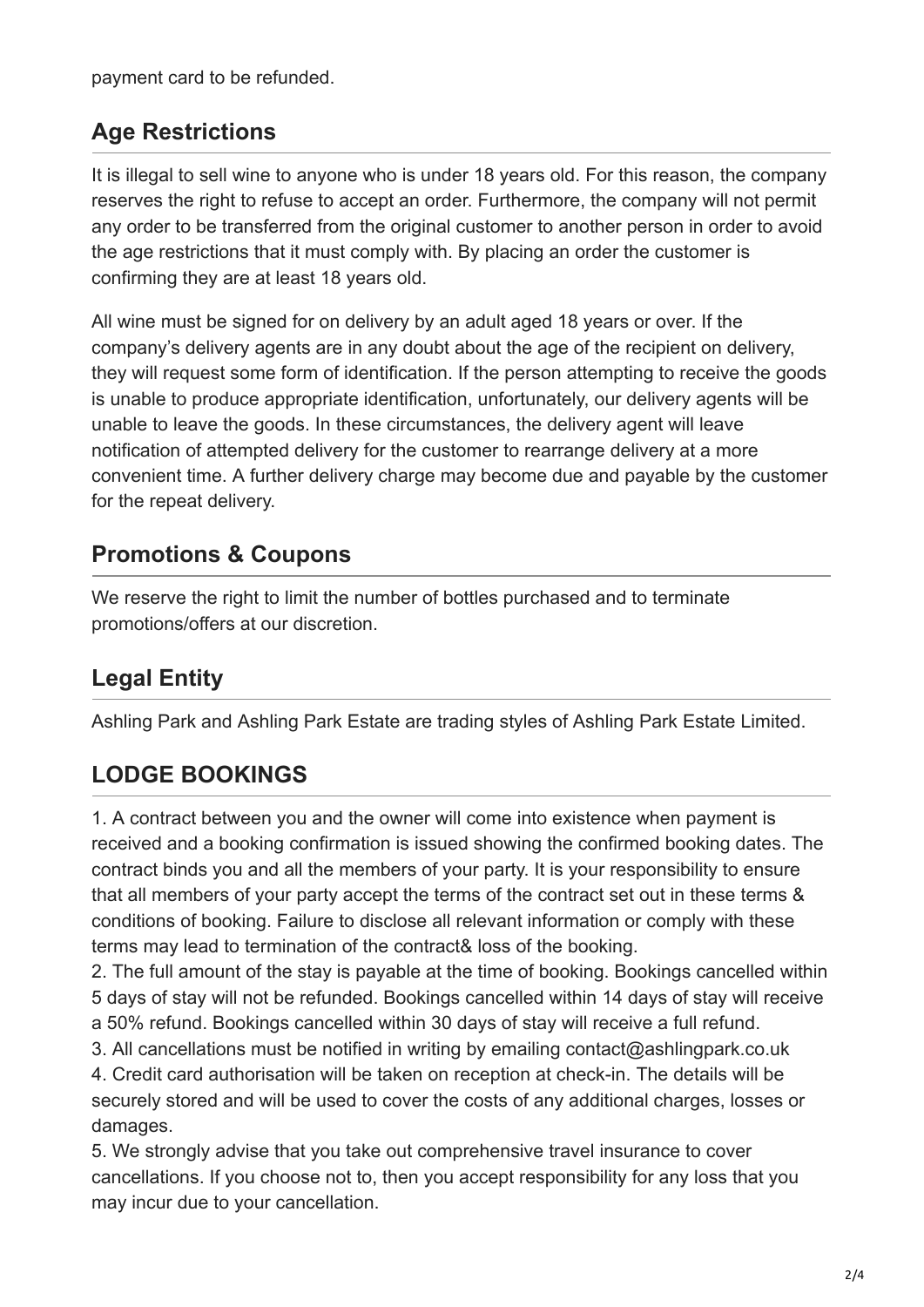6. Your booking will not be cancelled by the owner except in exceptional circumstances beyond our control. Notification will be given of the cancellation as soon as possible and we will promptly refund all payments made for your holiday. Our liability for cancellation will be limited to payments made to us.

7. No parties or events – the maximum number of persons using the accommodation at any time must not exceed 2 persons (1 bedroom lodges) or 4 persons (2 bedroom lodges) and only those listed on the booking form can occupy the property. We reserve the right to terminate the booking without notice and without refund in case of a breach of this condition.

8. Bookings cannot be accepted from persons under eighteen years of age.

9. The owner reserves the right to refuse a booking without giving any reason.

10. We or our representatives reserve the right to enter the property at any time to undertake essential maintenance or for inspection purposes.

11. Lodges are normally available from 3 pm unless otherwise agreed, and guests are required to vacate by 11 am on the day of departure. This allows the accommodation to be thoroughly cleaned and prepared for incoming guests.

12. Vaping or smoking anywhere inside the premises will result in immediate termination of occupancy and forfeiture of all payments. This must be strictly adhered to and we reserve the right to charge a further night's stay if a lodge can't be let the following day because of this.

13. Dogs

-Only 1 dog allowed at one time – Dogs are permitted by prior arrangement.

-Please don't let dogs onto the furniture, especially sofas, beds and window seats. If a lodge is left in a state that we can't let it the following day without a deep clean, (due to dogs having been on the beds, furniture and soft furnishings) we reserve the right to charge a further night's stay.

-Guests are responsible for cleaning up after their dogs.

14. In making a booking you accept responsibility for any theft, breakage or damage caused by you, your dog or any member of your party and agree to indemnify us in full for any loss that we may incur as a result.

15. Damages and breakages – please treat the facilities and accommodation with due care so that other guests may continue to enjoy them. If you notice something is missing or damaged in your accommodation, please let us know immediately so that we can take the appropriate action. If there has been any damage or breakages during your stay, we would be grateful if you could report them promptly, especially before check-out. The accommodation will be inspected at the end of the holiday and you may be charged for any loss or damage.

16. Please do not move any furniture from one room to another.

17. Please lock the doors and close the windows when you leave the property unoccupied.

18. Please make sure you switch off lights, heating, air conditioning or any electrical appliances when you go out – we're an eco-friendly holiday lodge.

19. Please don't take any bath towels with you to the beach or away from the property. 20. The owner reserves the right to make a charge to cover additional cleaning costs if the guest(s) leaves the property in an unacceptable condition.